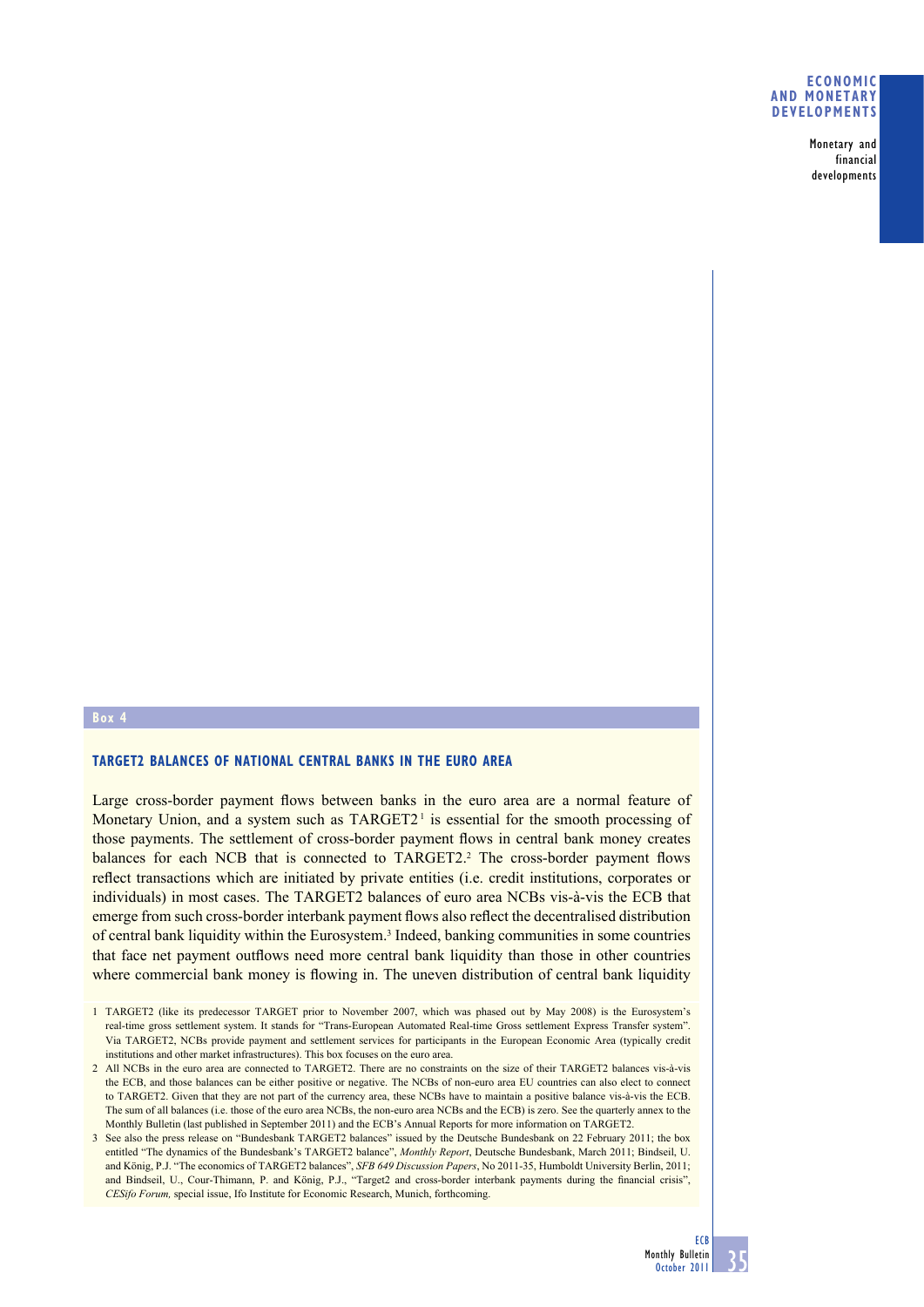within the Eurosystem provides stability, as it allows financially sound banks – even those in countries under financial stress  $-$  to cover their liquidity needs, thereby contributing to the effective transmission of the ECB's interest rate decisions to the wider euro area economy, with a view to maintaining price stability in the euro area over the medium term.4

This box briefly presents the TARGET2 balances of NCBs in the euro area, explains why some balances increased during the financial crisis and looks at how this relates to the pattern of central bank liquidity provision across the countries of the euro area.

#### **TARGET2** balances increased during the financial crisis

The settlement of cross-border payment flows between banks in the euro area results in intra-Eurosystem obligations, which are aggregated and netted out at the end of each business day. This results in each NCB having either a claim (i.e. a positive TARGET2 balance) or a liability (i.e. a negative TARGET2 balance) vis-à-vis the ECB, which is the central counterparty (see Chart A).

NCBs have usually displayed non-zero TARGET2 balances vis-à-vis the ECB. This can be seen from the NCBs' balance sheets, which are published regularly. The sum of all the positive

balances of euro area NCBs (or, alternatively, the sum of all the negative balances) stood at around  $\epsilon$ 100 billion prior to mid-2007.<sup>5</sup> TARGET2 balances have generally increased during the financial crisis (see Chart A).

The increase seen in the TARGET2 liabilities of some countries' NCBs vis-à-vis the ECB during the financial crisis is a consequence of funding tensions in those countries' banking communities and the ECB's accommodation of the ensuing liquidity needs.

Before the financial crisis, banks in these countries had relatively easy access to private funds. Notably, they received funds from abroad (e.g. in the form of cross-border interbank loans, direct investment or deposits) that broadly compensated for the payment outflows associated with net imports of goods and services or the acquisition of assets abroad. The fact that such countries had broadly



4 See also the box entitled "The Eurosystem's balance sheet in times of financial market tension", *Monthly Bulletin*, ECB, September 2011.

<sup>5</sup> See the NCBs' Annual Reports and balance sheet statistics. For instance, the TARGET2 balance of the Deutsche Bundesbank is published in the monthly series "EU8148". There is no single database grouping together the TARGET2 balances of all NCBs, but an imperfect proxy can be calculated on the basis of the IMF's International Financial Statistics as the sum of the monthly series "net claims on the Eurosystem" minus the difference between "currency issued" (which represents an NCB's share in banknote issuance based on its share in the ECB's capital) and "currency put in circulation" (which is the actual amount of banknotes issued by an NCB). For instance, this difference is structurally negative for Germany and positive for France.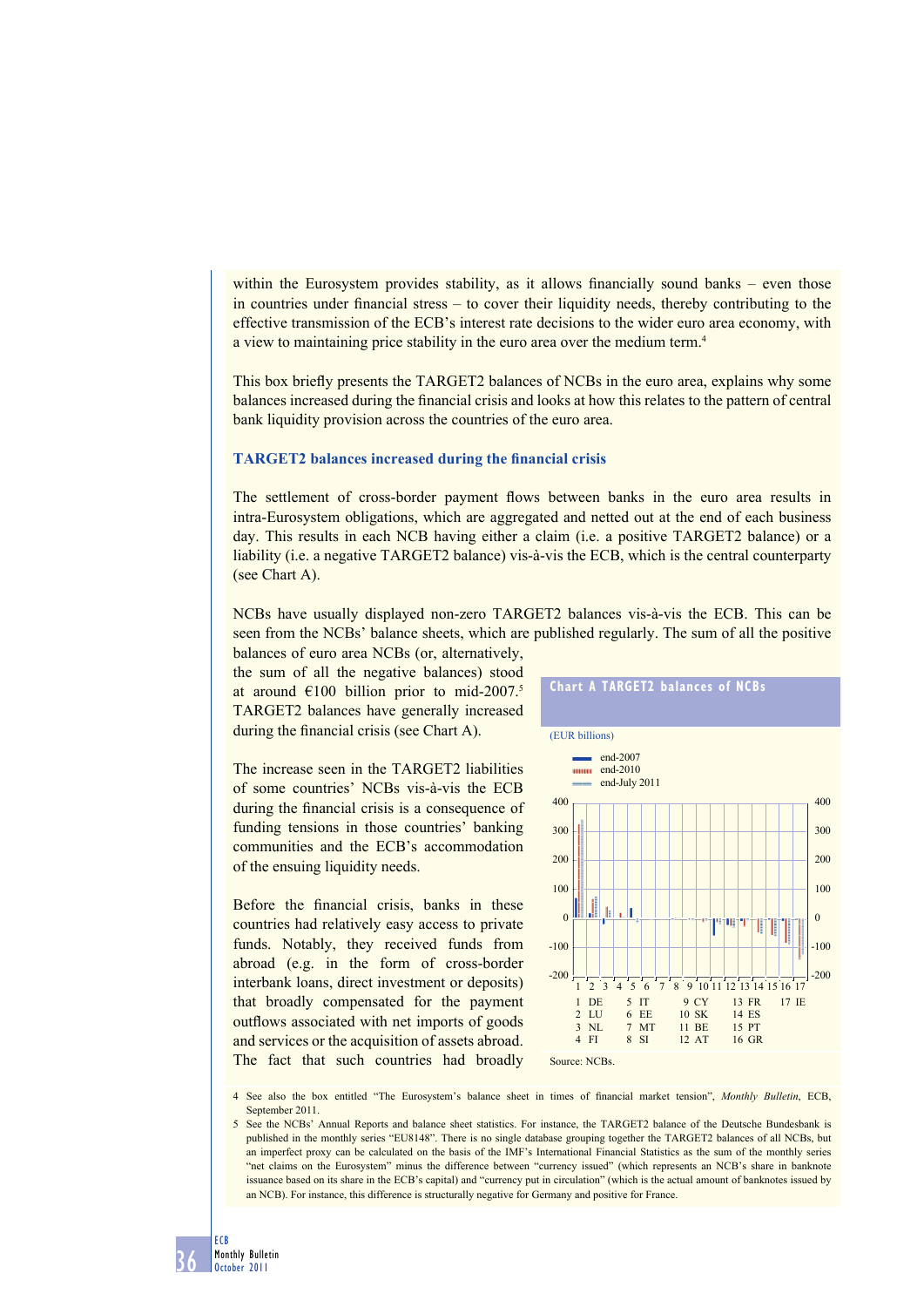## **ECONOMIC AND MONETARY DEVELOPMENTS**

Monetary and financial developments

balanced cross-border payment flows settled in central bank money meant that their respective NCBs maintained non-zero but, all in all, neutral TARGET2 balances.

As a result of the financial crisis, private money is no longer flowing into the banking communities of those countries in quantities sufficient to compensate for their payment outflows. Access to the interbank money market is impaired and cross-border loans to these countries have dried up, while previously received loans need to be repaid. In addition, banks' funding tensions are being exacerbated by capital withdrawals of the private sector. The ensuing net payment flows out of those banking communities settled in central bank money result in their respective NCBs displaying, in cumulative terms, liabilities in TARGET2. At the same time, the NCBs of countries which are net recipients of those payment flows display claims in TARGET2.

#### **Link between TARGET2 balances and the provision of central bank liquidity**

The financial crisis has led to shifts both in the pattern of private payment flows across the euro area,<sup>6</sup> and, simultaneously, in the pattern of liquidity provision by NCBs.

Banking communities that face net payment outflows settled in central bank money need more central bank liquidity than usual. Their NCBs provide liquidity (either in the form of lending operations or in the form of asset purchases) in amounts larger than those normally needed to cover the banks' liquidity needs. Those NCBs' balance sheets display increased liquidity provision through Eurosystem lending operations on the asset side and liabilities vis-à-vis the ECB in TARGET2 (see Chart C, left-hand panel). The overall size of the Eurosystem lending operations has increased during the financial crisis (see Chart B), and banks with larger liquidity

needs have increased their participation in such operations. The distribution of liquidity within the Eurosystem provides stability, as it allows financially sound banks – even those in countries under financial stress  $-$  to cover their liquidity needs, thereby contributing to the effective transmission of the ECB's interest rate decisions to the wider euro area economy, with a view to maintaining price stability in the euro area over the medium term.

# **A positive TARGET2 balance does not imply constraints in the supply of credit to the respective economy, but is a sign of the availability of ample bank liquidity**

Although there is a link between TARGET2 balances and the distribution of central bank liquidity across euro area NCBs, this has no adverse implications for the provision of credit to households and firms in specific countries.



6 This shift has essentially occurred within the euro area; the euro area's current account and financial account balances have remained broadly unchanged. See also Box 6, entitled "Developments in the euro area balance of payments to March 2011", *Monthly Bulletin*, ECB, June 2011, and Chapter 7 of the "Euro area statistics" section in the Monthly Bulletin.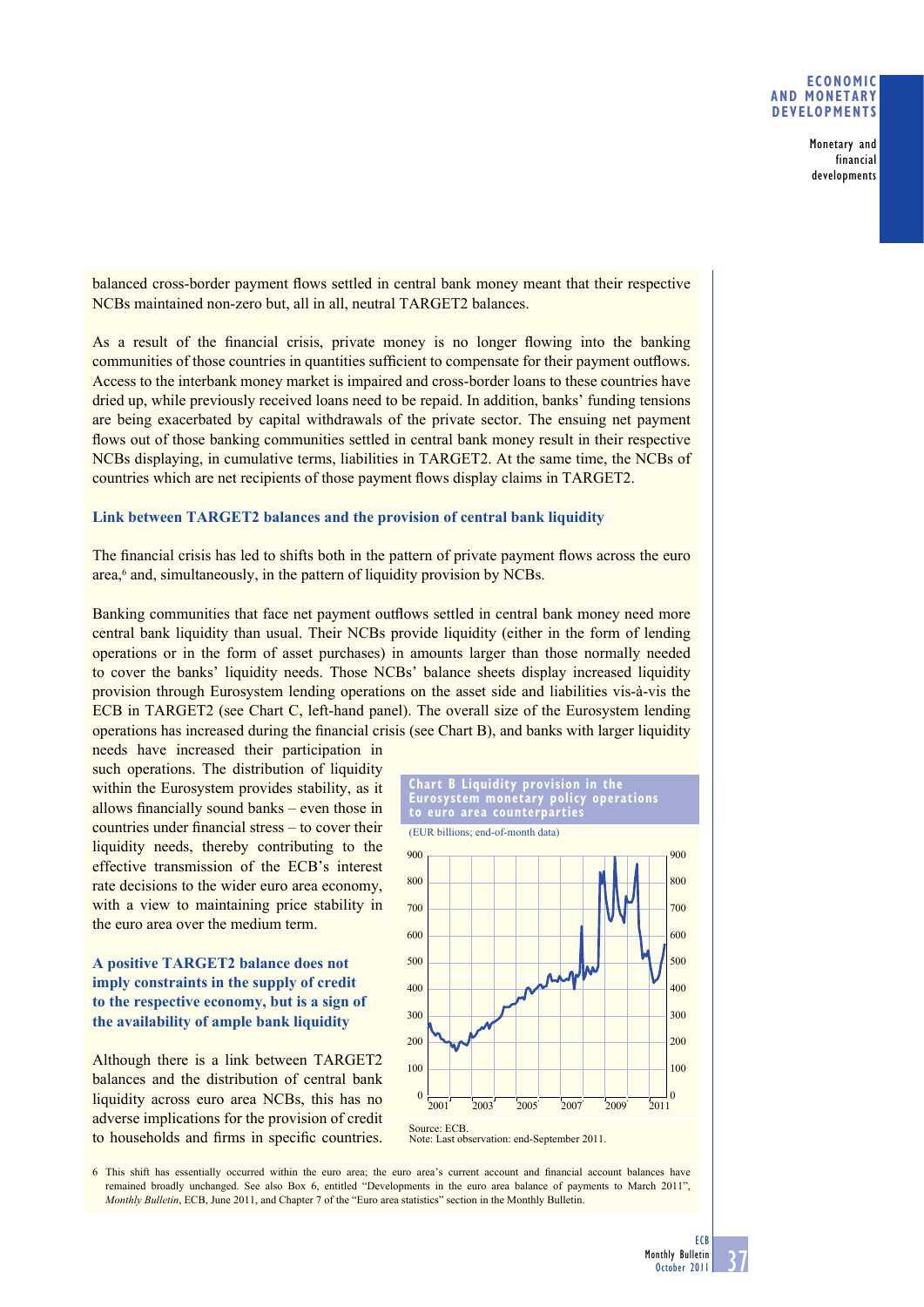# **Chart C Stylised balance sheets of NCBs with negative, positive and neutral TARGET2 balances**

| <b>NCB</b> with a negative TARGET2 balance |                          | <b>NCB</b> with a positive TARGET2 balance |                    | <b>NCB</b> with a neutral TARGET2 balance |                    |
|--------------------------------------------|--------------------------|--------------------------------------------|--------------------|-------------------------------------------|--------------------|
| <b>Assets</b>                              | <b>Liabilities</b>       | <b>Assets</b>                              | <b>Liabilities</b> | <b>Assets</b>                             | <b>Liabilities</b> |
| Lending operations                         | <b>Banknotes</b>         | Lending operations                         | <b>Banknotes</b>   | Lending operations                        | <b>Banknotes</b>   |
|                                            | CA and deposits          | <b>TARGET2</b> claim                       | CA and deposits    | Other (including)<br>financial assets)    |                    |
|                                            | <b>TARGET2</b> liability |                                            |                    |                                           | CA and deposits    |
| Other (including)<br>financial assets)     |                          |                                            | Other              |                                           | Other              |
|                                            |                          | Other (including)<br>financial assets)     |                    |                                           |                    |
|                                            | Other                    |                                            |                    |                                           |                    |

Source: ECB.

Notes: These are stylised representations of the balance sheets of NCBs and do not reflect actual data.<br>On the asset side, the "Other" category includes, in particular, financial assets, gold reserves and potential intra-E

On the liability side, "Banknotes" include banknotes in circulation (proportionate to the NCBs' shares in the ECB's capital). The category "CA and deposits" corresponds to the banks' liquidity holdings at their respective requirements, as well as the banks' deposits at the deposit facility and liquidity held in the form of fixed-term deposits. The "Other"<br>category includes: capital and reserves; provisions and revaluation accounts; other li as government deposits, and intra-Eurosystem liabilities that are related to proportionately larger issuance of banknotes relative to the NCBs' share in the ECB's capital, which is sizeable only in the middle panel)

It would be wrong to believe that TARGET2 liabilities that result from the provision of relatively large amounts of liquidity to banks in some countries have a negative impact on bank lending in other countries. Rather, banks in countries where the NCB displays a positive TARGET2 balance (see Chart C, middle panel) tend to be recipients of cross-border payment flows from other countries. Banks in such countries need less central bank liquidity than would otherwise be the case in order to continue lending to households and firms in their economies.<sup>7</sup> Further evidence that the reduction in some NCBs' provision of central bank liquidity does not, in itself, constrain bank lending stems from the fact that banks throughout the euro area currently have unlimited access to central bank liquidity, against adequate collateral, under favourable conditions. And indeed, banks have surplus liquidity, as can be seen from their recourse to the ECB's deposit facility.

## **The link between TARGET2 balances and banks' funding needs in individual countries is imperfect**

As with the distribution of central bank liquidity and the issuance of banknotes across euro area NCBs, the TARGET2 balances of NCBs do not necessarily reflect the economic reality of banks' funding needs in individual countries. The distribution of central bank liquidity by NCBs in the individual euro area countries is related to the domestic liquidity needs of their banking communities, but in a loose way. This is a result of financial innovation and EMU, which both mean that the distinction between national and cross-border transactions is disappearing. Similarly, there are three main reasons why the TARGET2 balances of NCBs do not necessarily reflect the national economic reality associated with net cross-border payments in the euro area.

First, the geographical location of a payer/payee bank sometimes has more to do with the bank's internal organisation than with economic realities. In particular, multi-country banking groups can raise funds in a decentralised manner, and have at the same time increasingly

<sup>7</sup> In fact, banks in those countries needed relatively more central bank liquidity than implied by the respective NCB's share in the ECB's capital before the financial crisis, because these countries had an above-proportionate need for banknotes at that time, part of which subsequently flowed to other countries in the euro area, or abroad. This implied intra-Eurosystem liabilities (which were actually not compensated for by TARGET2 balances).

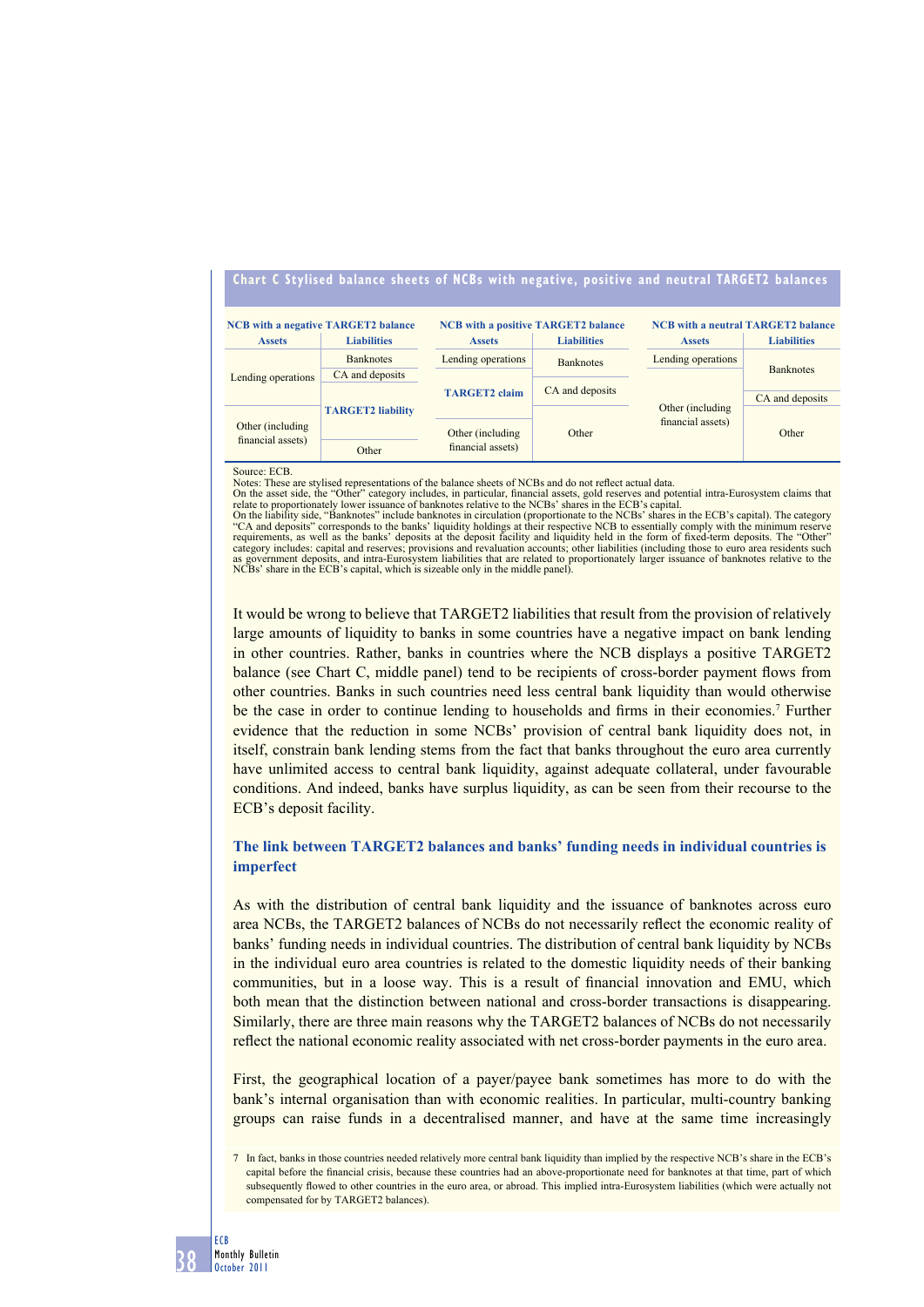## **ECONOMIC AND MONETARY DEVELOPMENTS**

Monetary and financial developments

centralised their liquidity management. For instance, a banking group can refinance itself at an NCB in another euro area country through a subsidiary. This generates a TARGET2 claim for the NCB in the country in which the parent bank is resident and a TARGET2 liability for the NCB in the country in which the subsidiary is resident. At the same time, a payment from, say, a French bank (holding a TARGET2 account with the Banque de France) to its German subsidiary (holding a TARGET2 account with the Deutsche Bundesbank) that needs to execute a domestic transaction in Germany will be accounted for in the TARGET2 balances of the NCBs in the two countries as a payment flow from France to Germany. Second, some cross-border payment flows are not settled in central bank money, and are thus not accounted for in TARGET2 balances. $8$  This is the case with: (i) flows related to correspondent banking (where the payment is booked in the account that a commercial bank holds with another commercial bank); or (ii) systems which may settle part of or all their transactions in commercial bank money, such as securities or retail settlement systems (e.g. for retail payments conducted with some credit card schemes). Third, euro transactions involving banks in non-euro area countries (e.g. the United Kingdom) whose NCBs are not connected to TARGET2 can still be settled in this payment system via accounts at banks holding TARGET2 accounts in different euro area NCBs (e.g. the Bundesbank and the Nederlandsche Bank), thus affecting the TARGET2 balances of the respective euro area NCBs.

This notwithstanding, there remains a general – albeit imperfect – link between the loss of market access, increases in the need for central bank financing and increased TARGET2 liabilities in countries under financial stress.

## **TARGET2 balances are a normal feature of EMU**

The TARGET2 balances of euro area NCBs reflect the uneven distribution of central bank liquidity within the Eurosystem. As there can be no upper limit on the value of payment flows within a single currency area, there can be no upper limit on the TARGET2 balances of NCBs. Limiting the size of TARGET2 balances would be inconsistent with the concept of a currency union. Similarly, in the United States, there are no limits on payment flows within the currency area formed by the 12 Federal Reserve districts. Interdistrict balances emerge from such payment flows, which are not more constraining than the TARGET2 balances are in the Eurosystem. The mechanism used in the United States to readjust interdistrict balances once a year has no influence on cross-border payment flows and essentially leads to the adjustment of the key used for the allocation of profits and losses of the US Federal Reserve System to the 12 district Reserve Banks.9

In EMU, a claim in TARGET2 does not, in itself, reflect the relevant NCB's exposure to financial risk. The risk exposure of the central banks forming the Eurosystem (i.e. the NCBs and the ECB) relates to the monetary policy operations themselves, not to the associated TARGET2

<sup>8</sup> The size of flows settled in commercial bank (rather than central bank) money can be expected to have diminished during the financial crisis, given the decline in confidence in financial agents. Settlement in commercial money relies on confidence that the financial agent will ultimately be able to repay its debt in central bank money.

<sup>9</sup> As a result of payment flows between the Federal Reserve districts, surpluses or deficits naturally emerge in interdistrict balances. These balances enter the Interdistrict Settlement Accounts, which are settled once a year, in April (the data series are available at: http://alfred.stlouisfed.org). The annual settlement is based on each Reserve Bank's average interdistrict balance during the preceding 12 months (April to March), so that it does not generally bring the balances back to zero. The settlement mainly consists in adjusting the relative shares of the 12 Reserve Banks in the securities holdings in the System Open Market Account of the Federal Reserve System. See also Board of Governors of the Federal Reserve System, *Financial Accounting Manual for Federal Reserve Banks*, Section 40.40 SOMA Participation, Revision Set 50, December 2010.